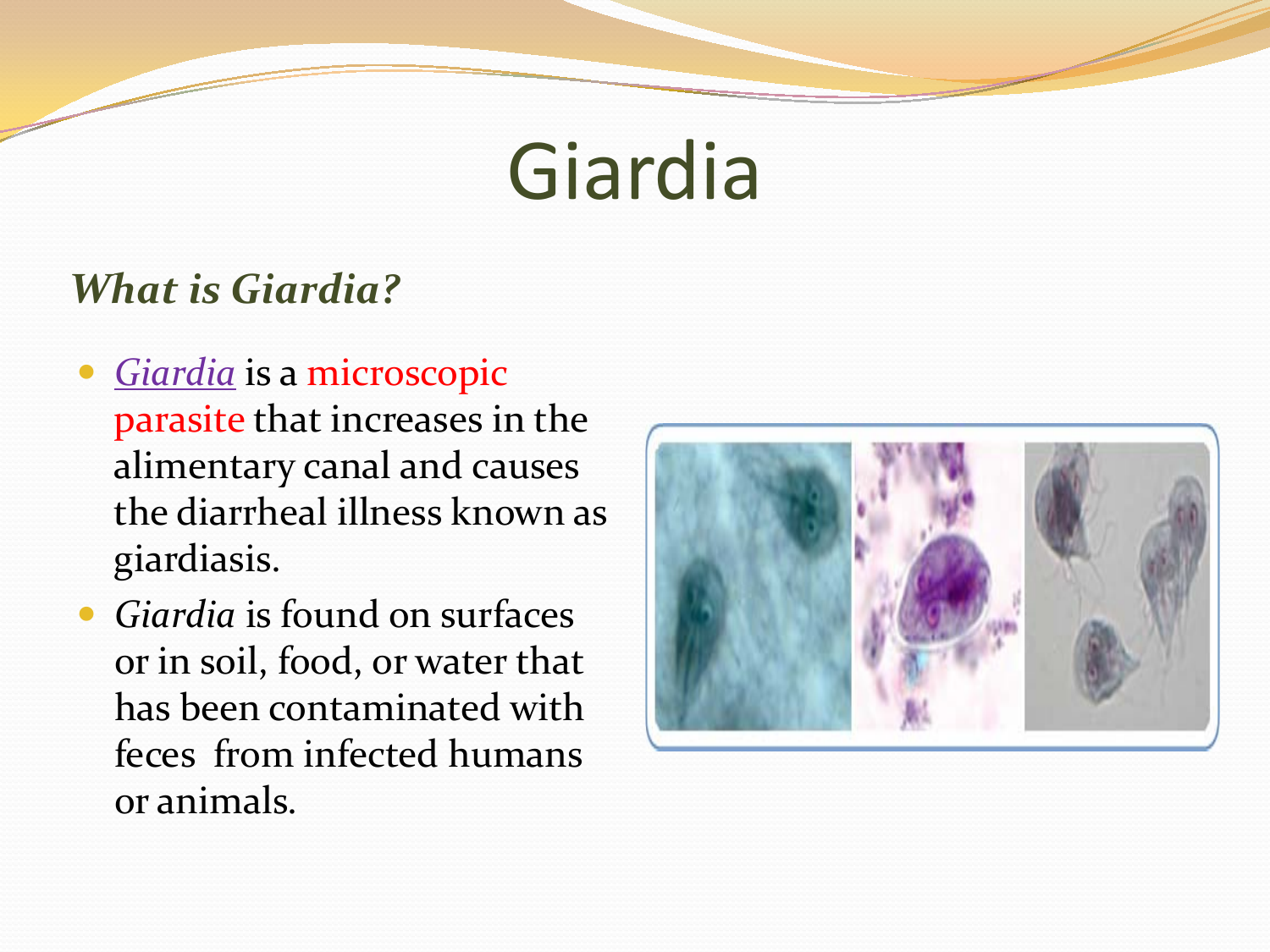## **How is giardia transmitted?**

- Swallowing *Giardia* picked up from surfaces that contain stool from an infected person or animal, ie: bathroom handles, changing tables, diaper pails, or toys.
- Drinking water or using ice made from water sources where *Giardia* may live - untreated or improperly treated water from lakes, streams, or wells.
- Swallowing water while swimming or playing in lakes, rivers, springs, ponds, and streams where *Giardia* may live



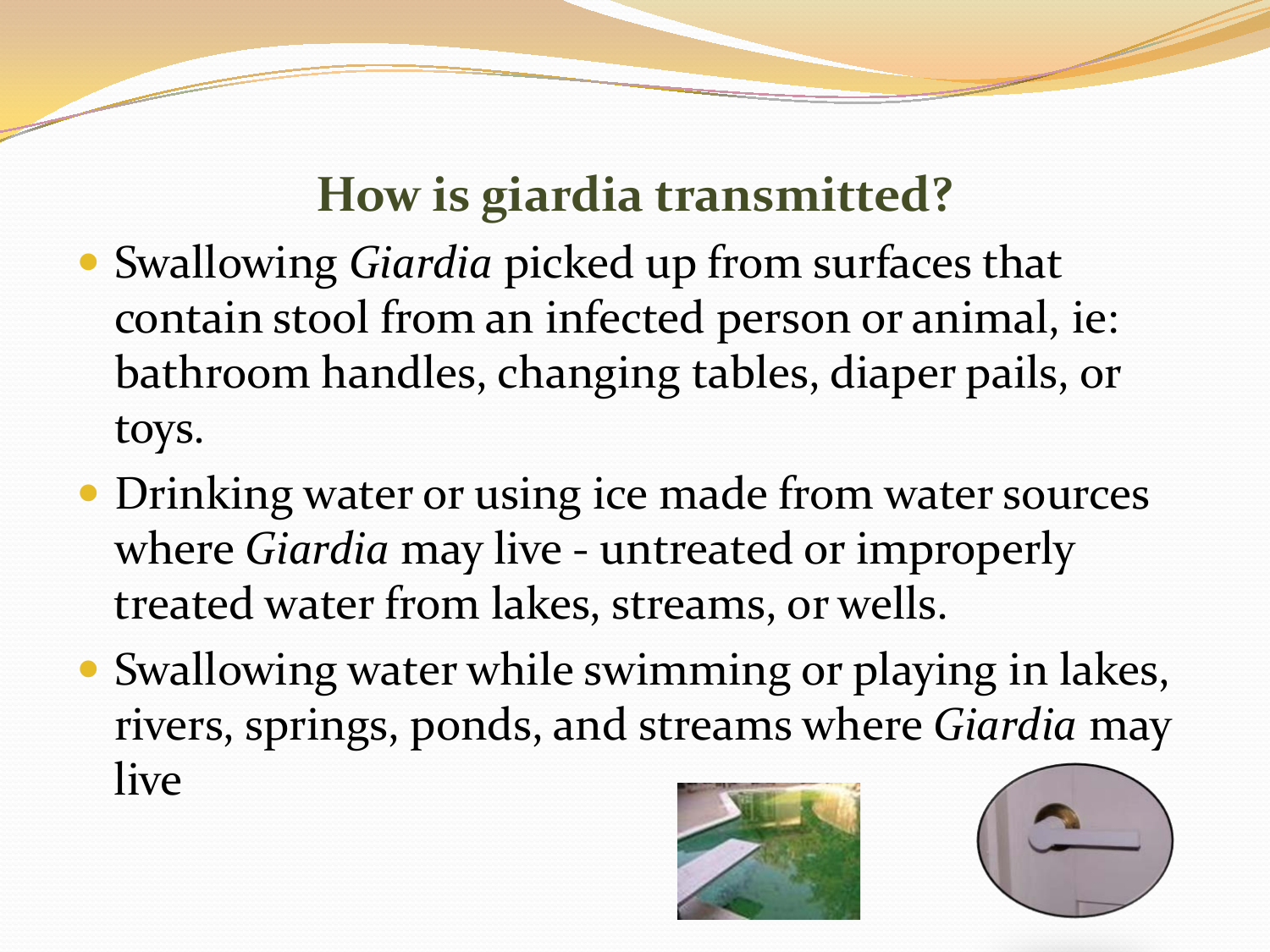### **How do you get giardia? (cont)**

- Eating uncooked food that contains *Giardia* organisms
- Having contact with someone who is ill with giardiasis
- Traveling to countries where giardiasis is common

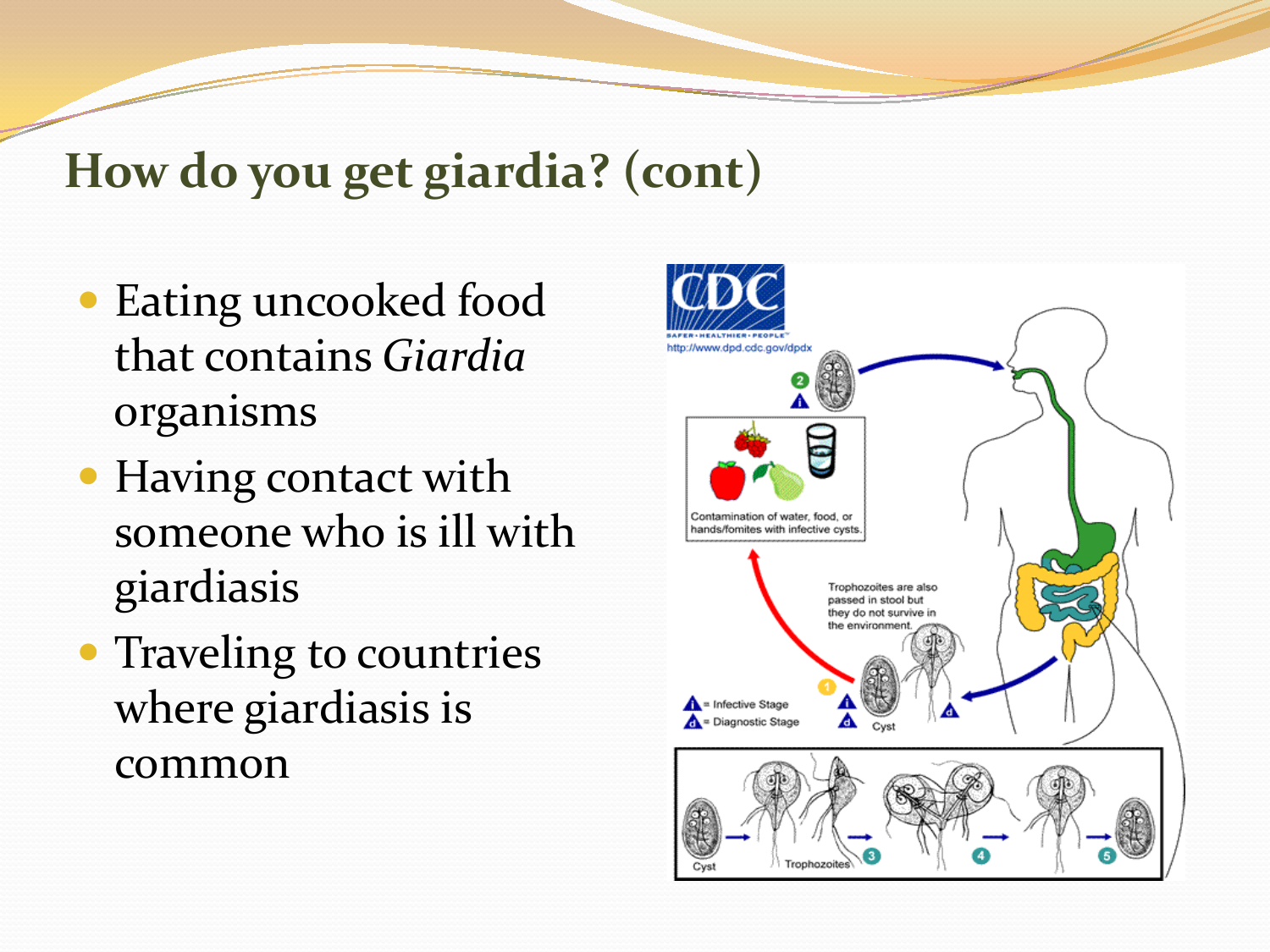## **Who is susceptible to giardiasis?**

Anyone can get giardiasis.



#### **People more likely to become infected include:**

- Children in child care settings especially diaper-aged children
- Close contacts people living in the same household or people who care for those who are infected with giardiasis
- International travelers, backpackers, hikers, and campers who drink unsafe water
- People who swallow water while swimming and playing in recreational water where *Giardia* may live
- People exposed to human feces through sexual contact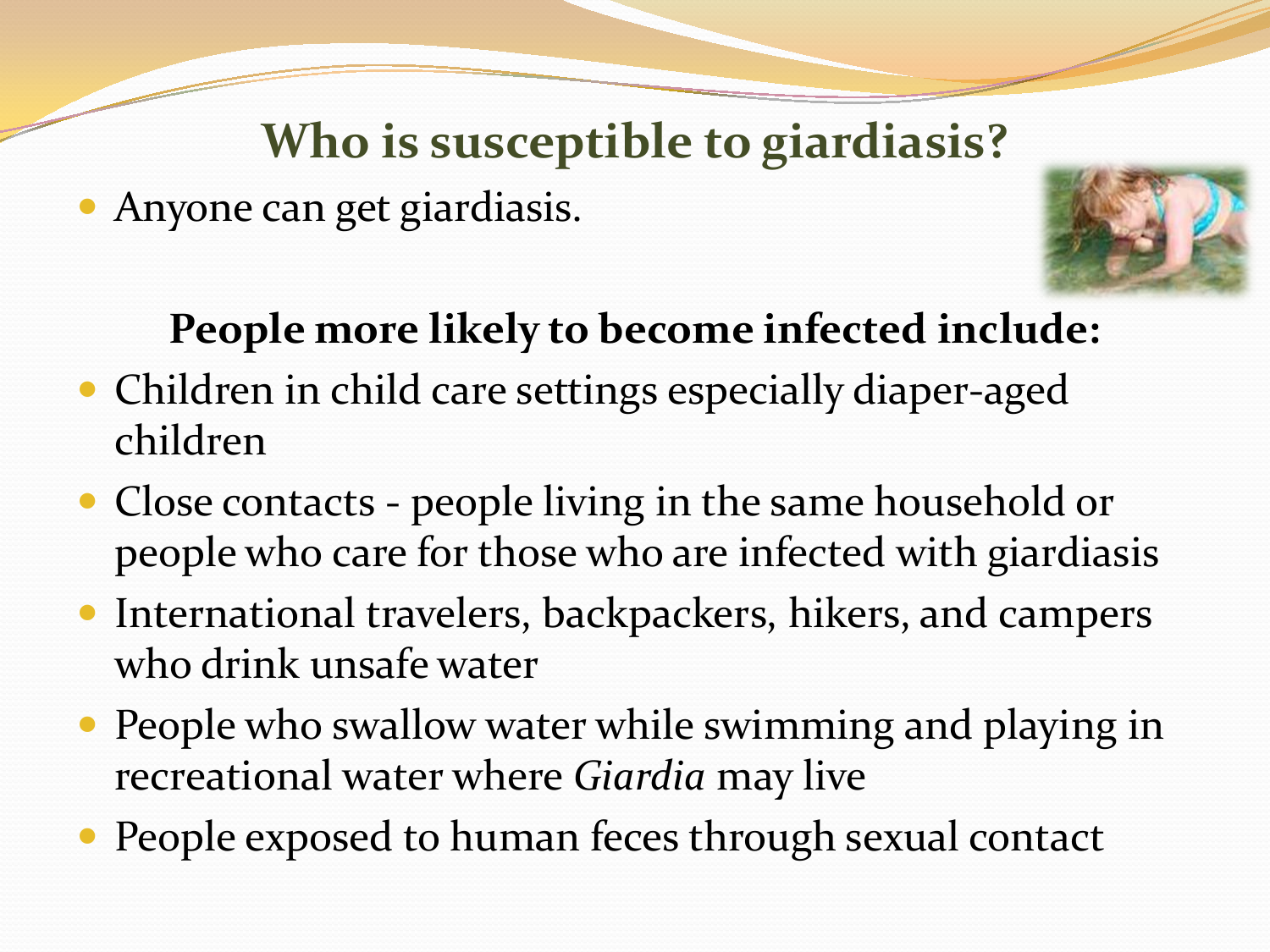## **Symptoms of giardiasis?**

Symptoms of giardiasis normally begin 1 to 3 weeks after infection and last for 2 to 6 weeks or longer.

- Diarrhea
- Gas
- Greasy stools that tend to float
- Stomach or abdominal cramps
- Upset stomach or nausea/vomiting
- Dehydration

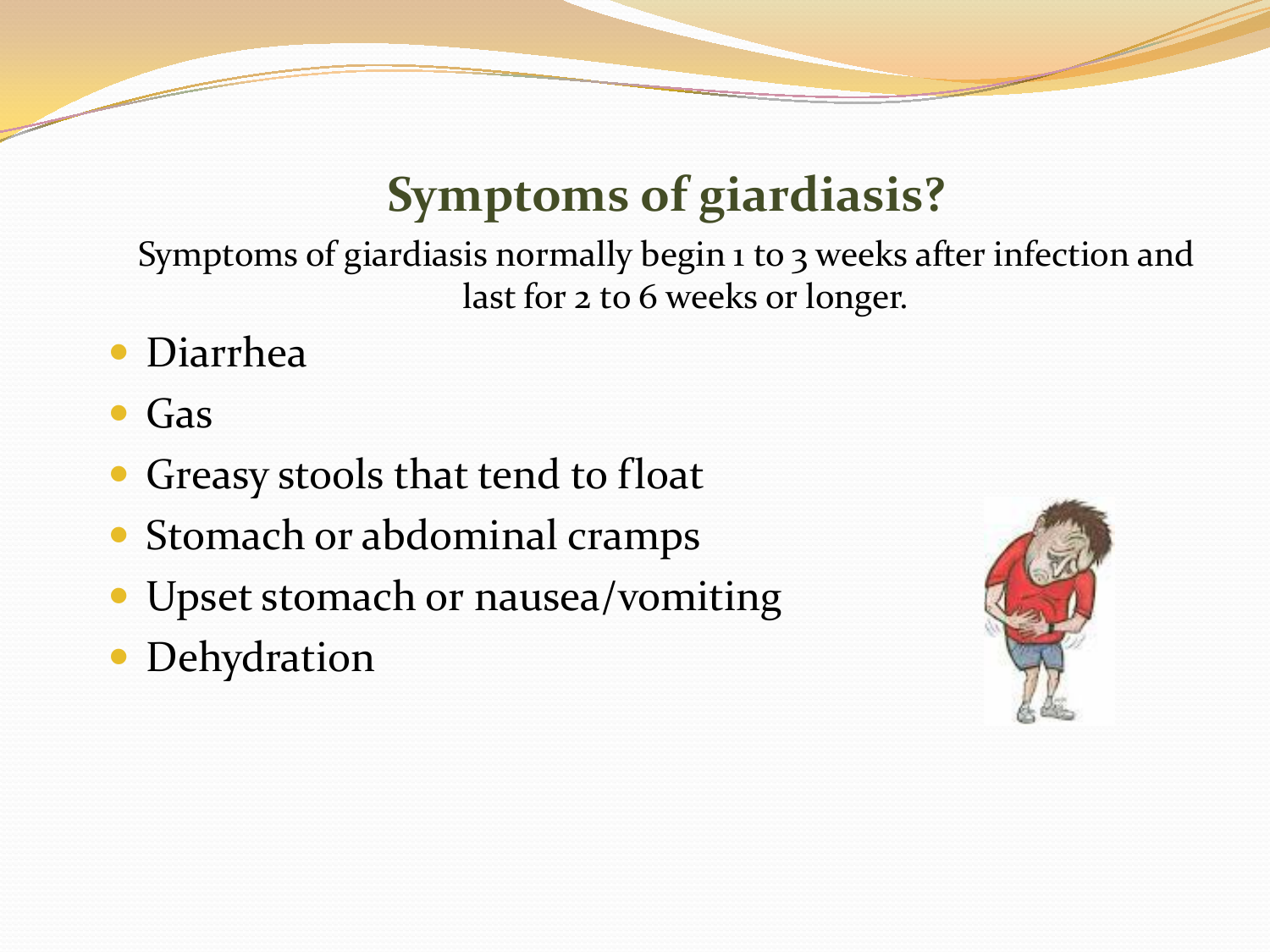## **How is giardiasis diagnosed?** • Stool specimens

## **How can** *giardiasis* **be treated?**

- Antiparasitic medicines- to kill the parasites causing giardiasis
- Drink extra fluids while ill